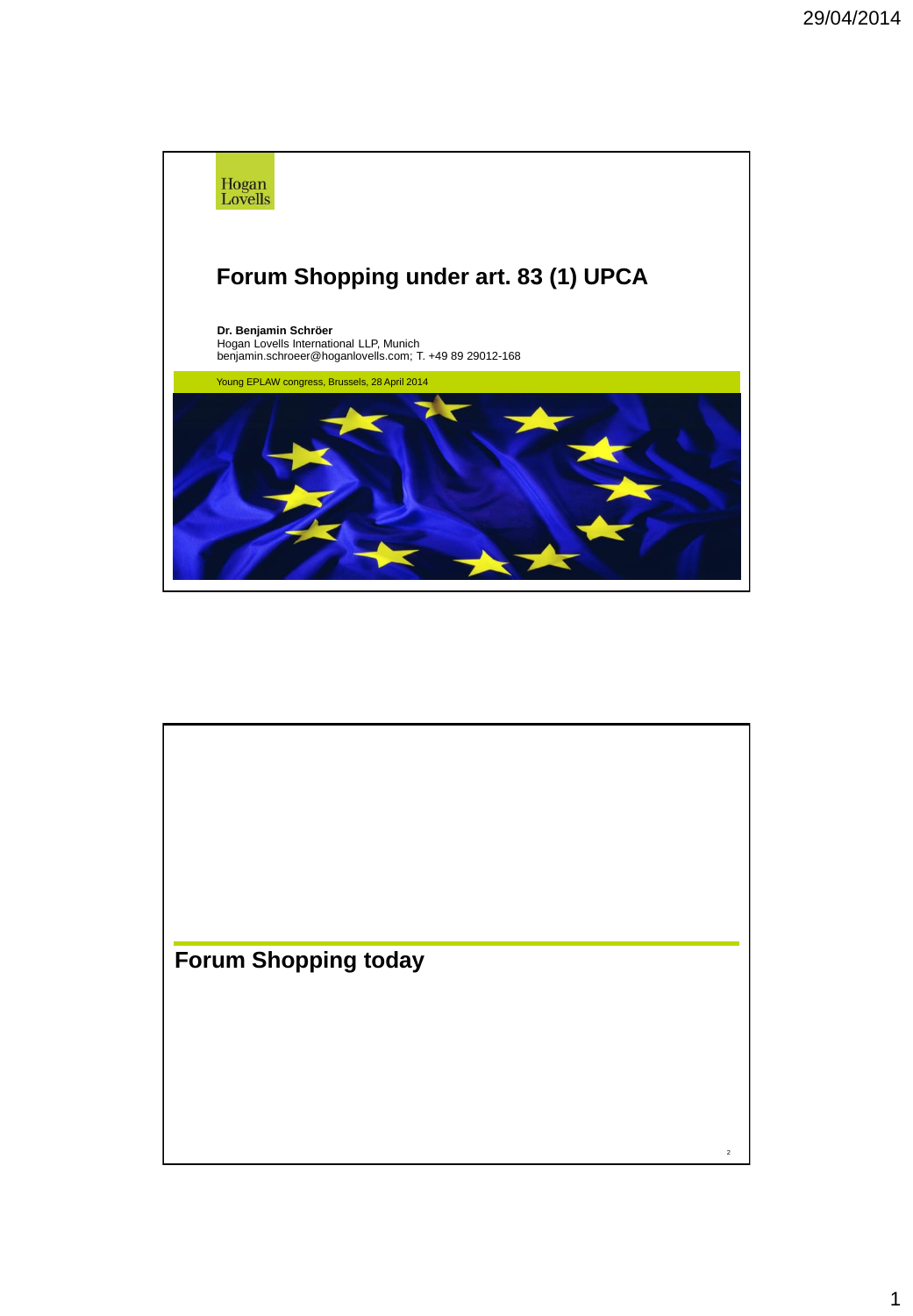# Forum Shopping today

- forum shopping between national jurisdictions
- the "playing field"

- establishment of jurisdiction
	- place of business, art. 4 (1) Regulation (EU) No 1215/2012 ("Brussels I Regulation")
	- place of infringement, art. 7 (2) Brussels I Regulation (or respective national law, art. 6 (1) Brussels I Regulation)
- lis pendens, art. 29 et sqq. Brussels I Regulation
	- the same cause of action between the same parties may not be brought in two courts of different Member States
	- currently in particular relevant re. torpedo actions
	- exemption re. preliminary injunctions (ECJ decision C-616/10 Solvay)

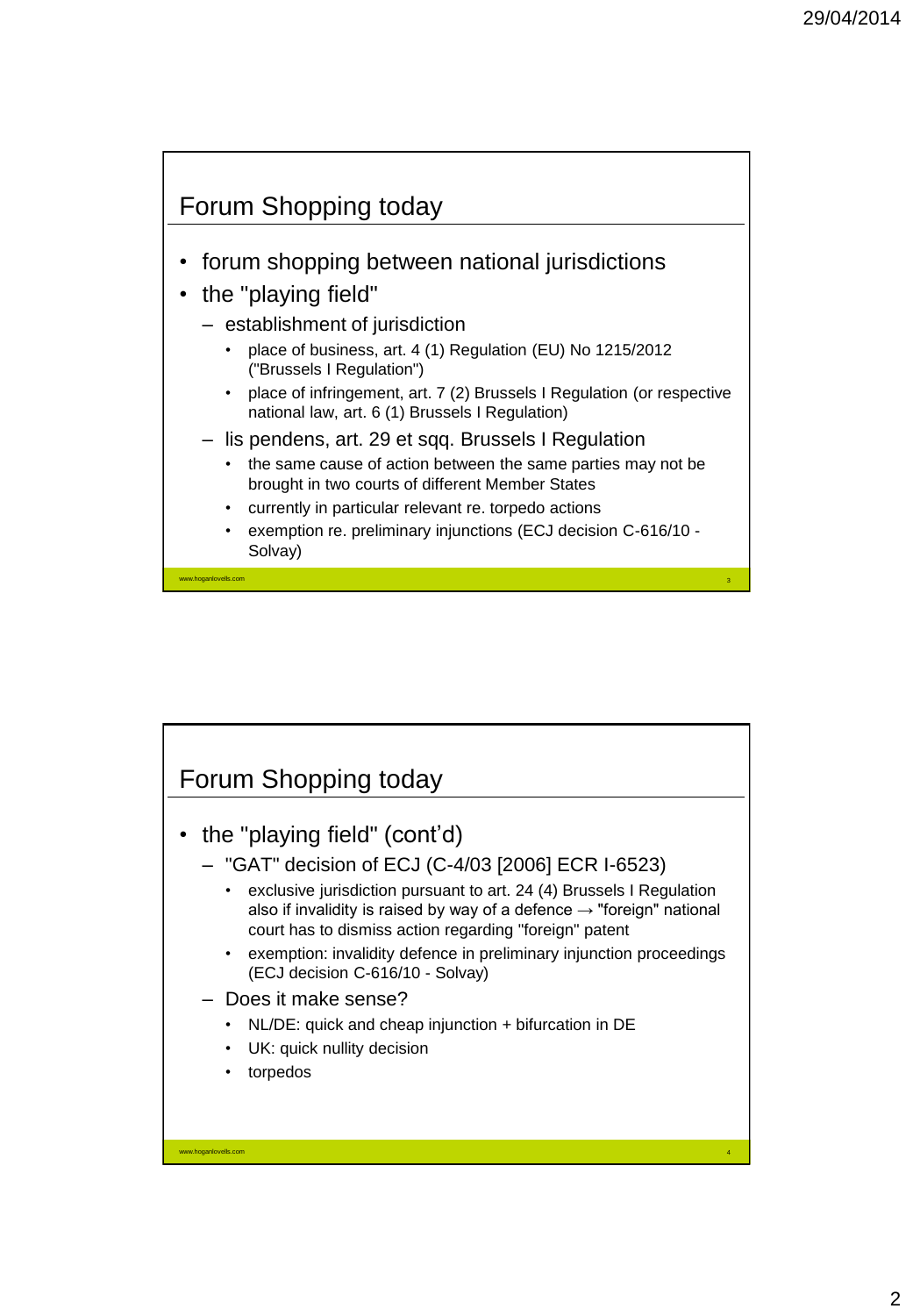

Concurrent jurisdiction of national courts and UPC under art. 83 (1) UPCA re. "ordinary" EP

• concurrent jurisdiction

www.hoganlovells.com

- during a transitional period of seven years after the date of entry into force of the UPCA infringement or revocation actions may also be brought before national courts, art. 83 (1) UPCA
- pursuant to art. 83 (1) UPCA no "blocking effect" of the first action
	- national infringement action does not exclude a revocation action before the UPC and vice versa
	- national infringement action does not exclude later infringement action over the same patent before the UPC
	- that means: the alternative competence under art. 83 (1) UPCA allows to select among the two court systems on a case-bycase basis

6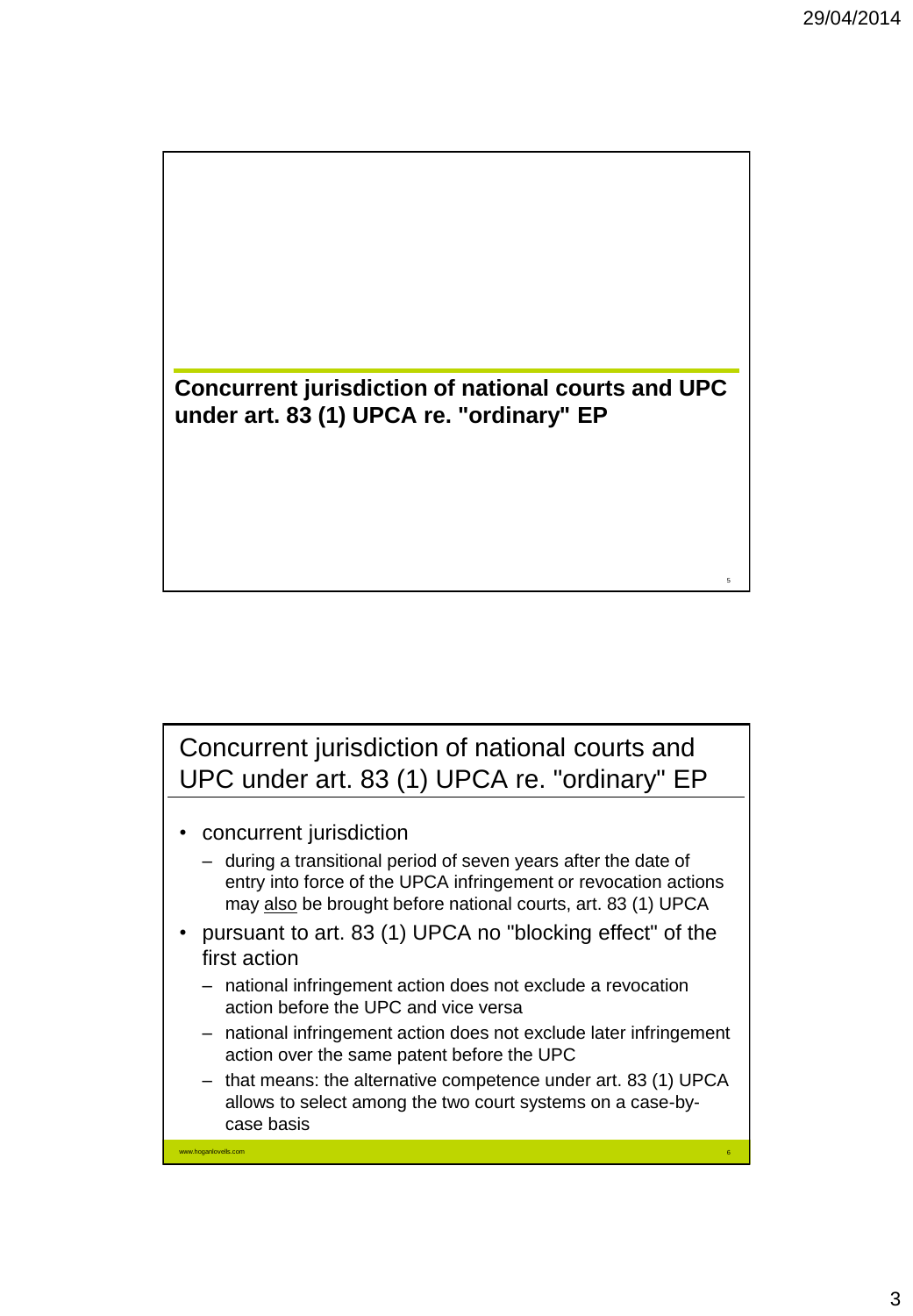8

**The "playing field" after establishment of the UPC-system**



- international jurisdiction of UPC governed by Brussels I Regulation and Lugano Convention
- int. jurisdiction of UPC parallel to establishment of int. jurisdiction of national courts
	- place of business art. 71 b (1) Brussels I Regulation (draft) in conjunction with art. 4 (1) Brussels I Regulation
	- place of infringement art. 71 b (1), (2) Brussels I Regulation (draft) in conjunction with art. 7 (2) Brussels I Regulation
	- i.e. if international jurisdiction of national courts can be established, also UPC has jurisdiction and vice versa (the latter of course only re. certain national courts)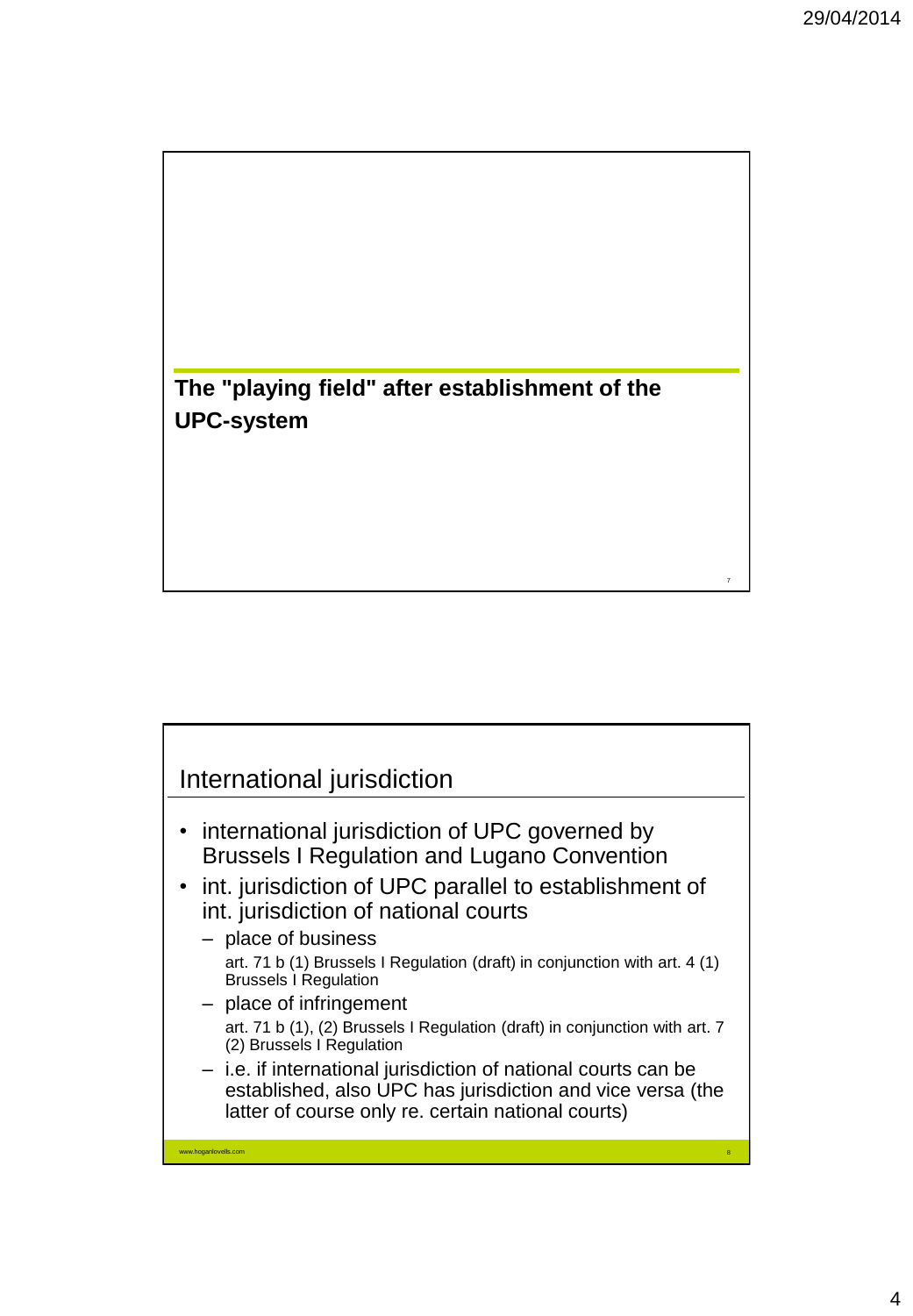10

## Scope of concurrent jurisdiction of national courts under art. 83 (1) UPCA

#### **ARTICLE 32 Competence of the Court**

- The Court shall have exclusive competence in respect of:<br>a) actions for actual or threatened infringements of patents **a) actions for actual or threatened infringements** of patents and supplementary protection certificates and related defences, including counterclaims concerning licences;
	- actions for declarations of non-infringement of patents and supplementary protection certificates;
- **c) actions for provisional and protective measures and injunctions**
- **d) actions for revocation** of patents and for declaration of invalidity of supplementary protection certificates;<br>**e) counterclaims for revocation** of patents and for declaration of invalidity of supplementary protect
- **e) counterclaims for revocation** of patents and for declaration of invalidity of supplementary protection certificates;<br>**f) actions for damages** or compensation derived from the provisional protection conferred by a p **actions for damages** or compensation derived from the provisional protection conferred by a published European
- patent application g) actions relating to the use of the invention prior to the granting of the patent or to the right based on prior use of the invention;

h) actions for compensation for licences on the basis of Article 8 of Regulation (EU) No 1257/2012; and<br>actions concerning decisions of the European Patent Office in carrying out the tasks referred to in Art i) actions concerning decisions of the European Patent Office in carrying out the tasks referred to in Article 9 of Regulation (EU) No 1257/2012.

### **ARTICLE 83 Transitional regime**

1. During a transitional period of seven years after the date of entry into force of this Agreement, an **action**<br>
for intringement or for revocation of a European patent or an action for infringement or for declaration<br>
of

Scope of concurrent jurisdiction of national courts under art. 83 (1) UPCA

• art. 83 (1) UPCA: *"action for infringement or for revocation"*

- concurrent jurisdiction certainly in case of:
	- actions for actual or threatened infringements, art. 32 (1) lit. a UPCA
	- actions for revocation, art. 32 (1) lit. d UPCA
	- counterclaims for revocation, art. 32 Abs. (1) lit. e UPCA
- concurrent jurisdiction not certain in case of:
	- actions for damages or compensation, art. 32 (1) lit. f UPCA
	- actions for provisional and protective measures and preliminary injunctions (including inspection proceedings), art. 32 (1) lit. c UPCA?
		- "pros" of concurrent jurisdiction (in line with the prevailing view):
			- distinction between infringement actions (injunction, information, destruction, etc.) and actions for damages seems arbitrary
		- principle of procedural economy → court will have to rule in each case on the same preliminary issues (infringement, objections, defences, etc.)
- reasonable interpretation:

*"action for infringement "* = any action by which legal **consequences of infringement** are asserted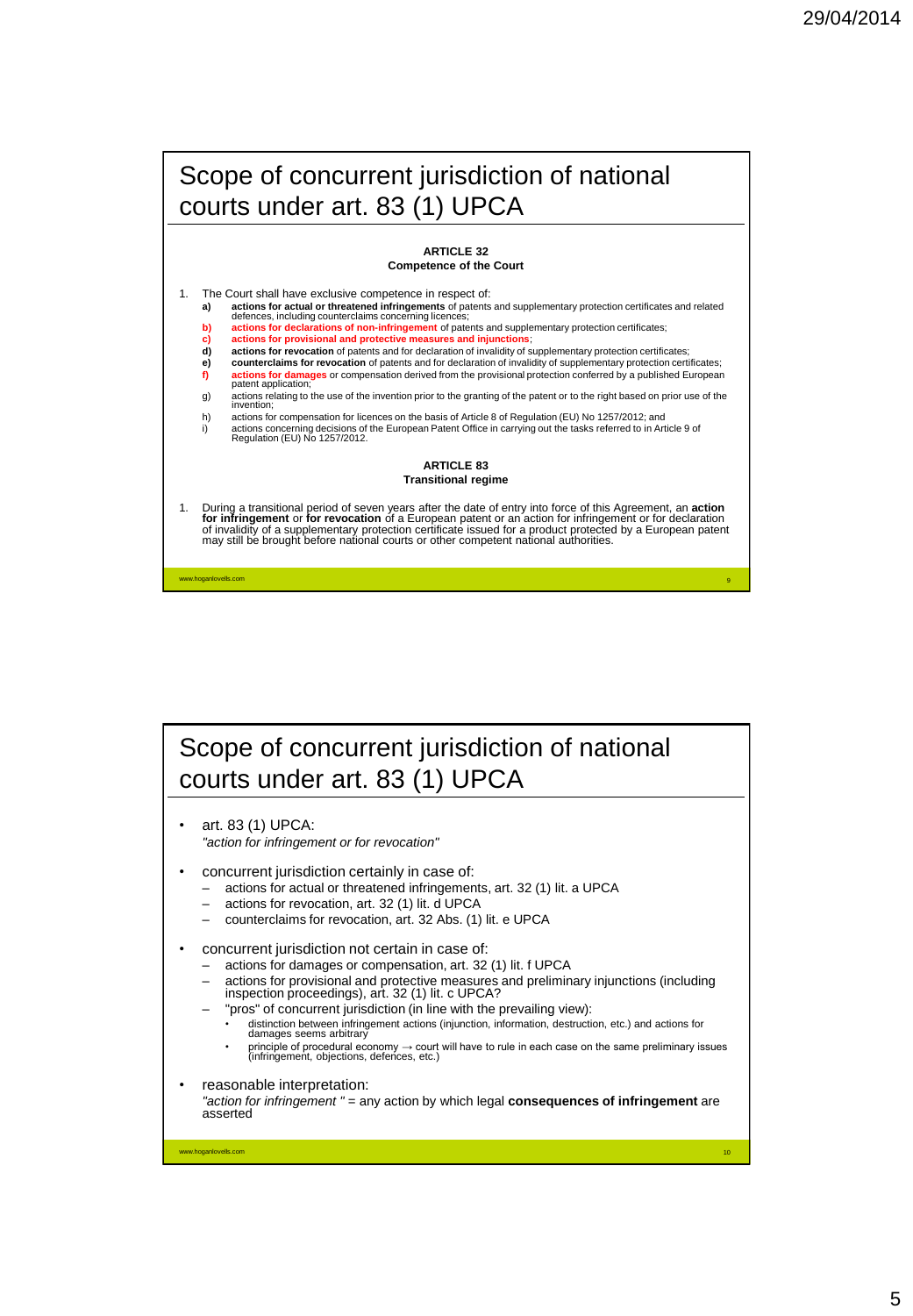12

Lis pendens, art. 29 et sqq. Brussels I **Regulation** 

- art. 29-32 Brussels I Regulation shall apply where proceedings are brought in UPC and in national court of UPC member state, art. 71c (2) Brussels I Regulation (draft)
- i.e. stay of proceedings/decline of jurisdiction pursuant to art. 29, 30 Brussels I Regulation also in relationship between UPC and national courts of UPC member states

Lis pendens – some examples

www.hoganlovells.com

www.hoganlovells.com

Basic facts underlying the examples addressed in the following slides:

plaintiff owns "ordinary" EP (without unitary effect) in DE, NL, F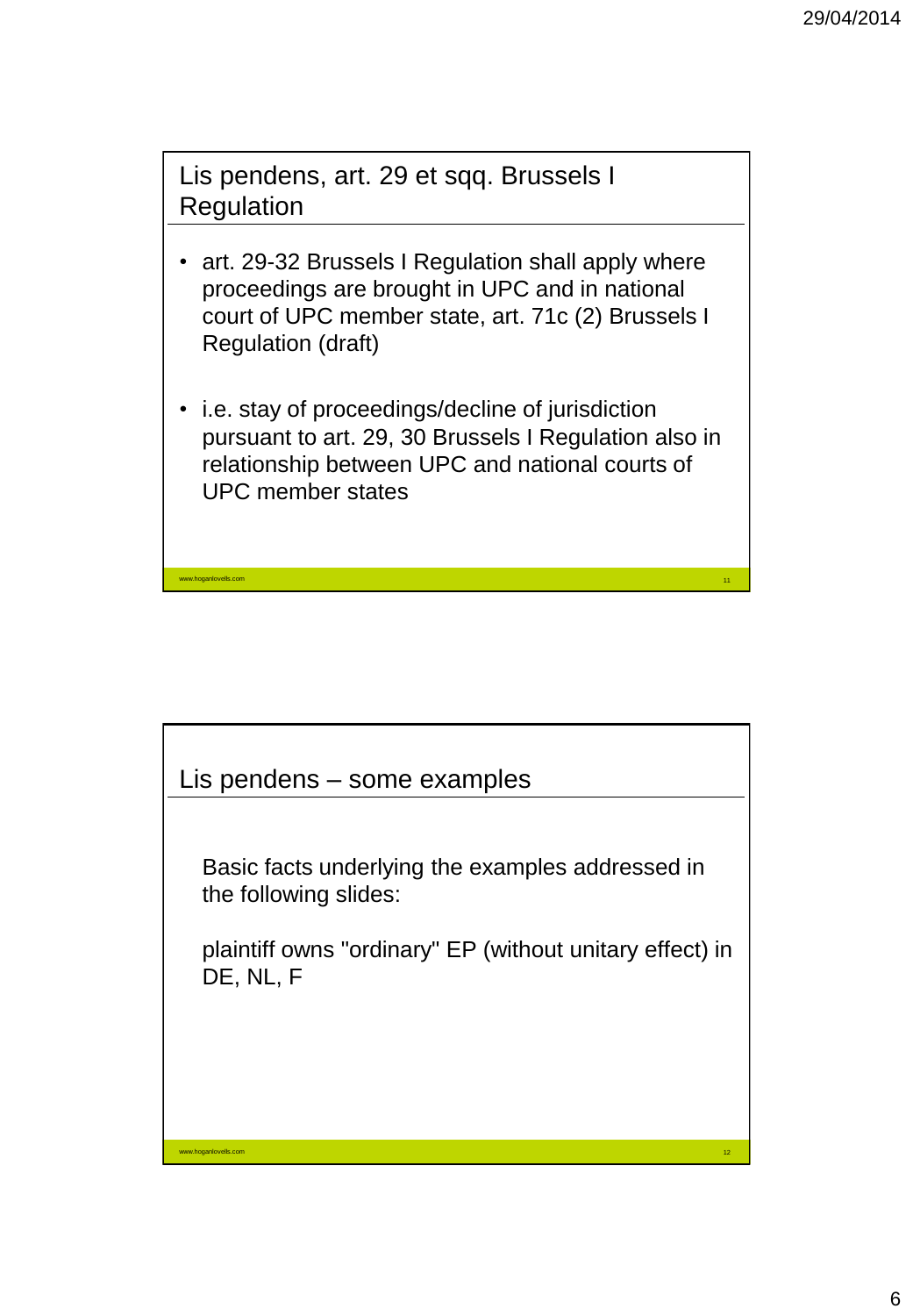

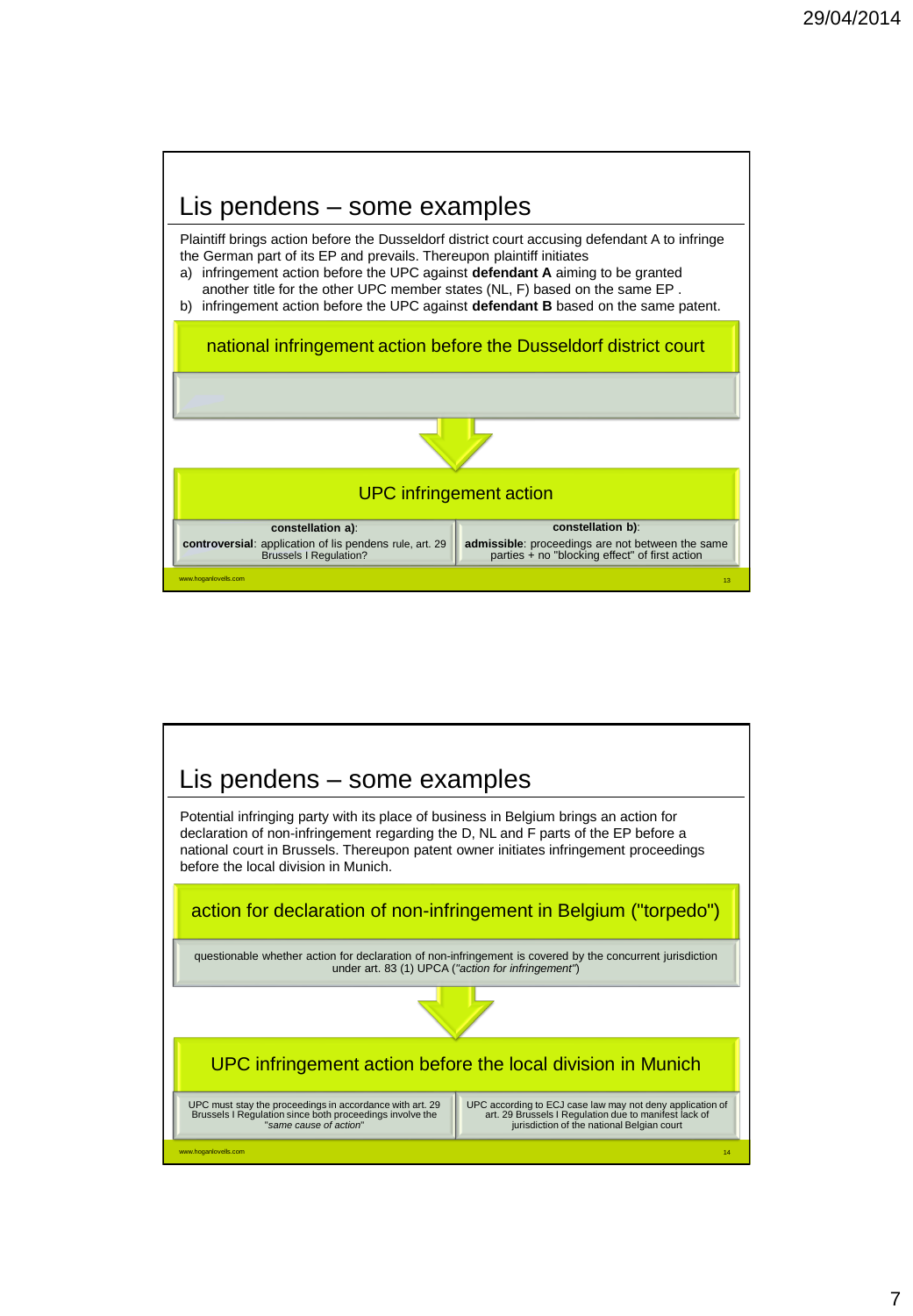

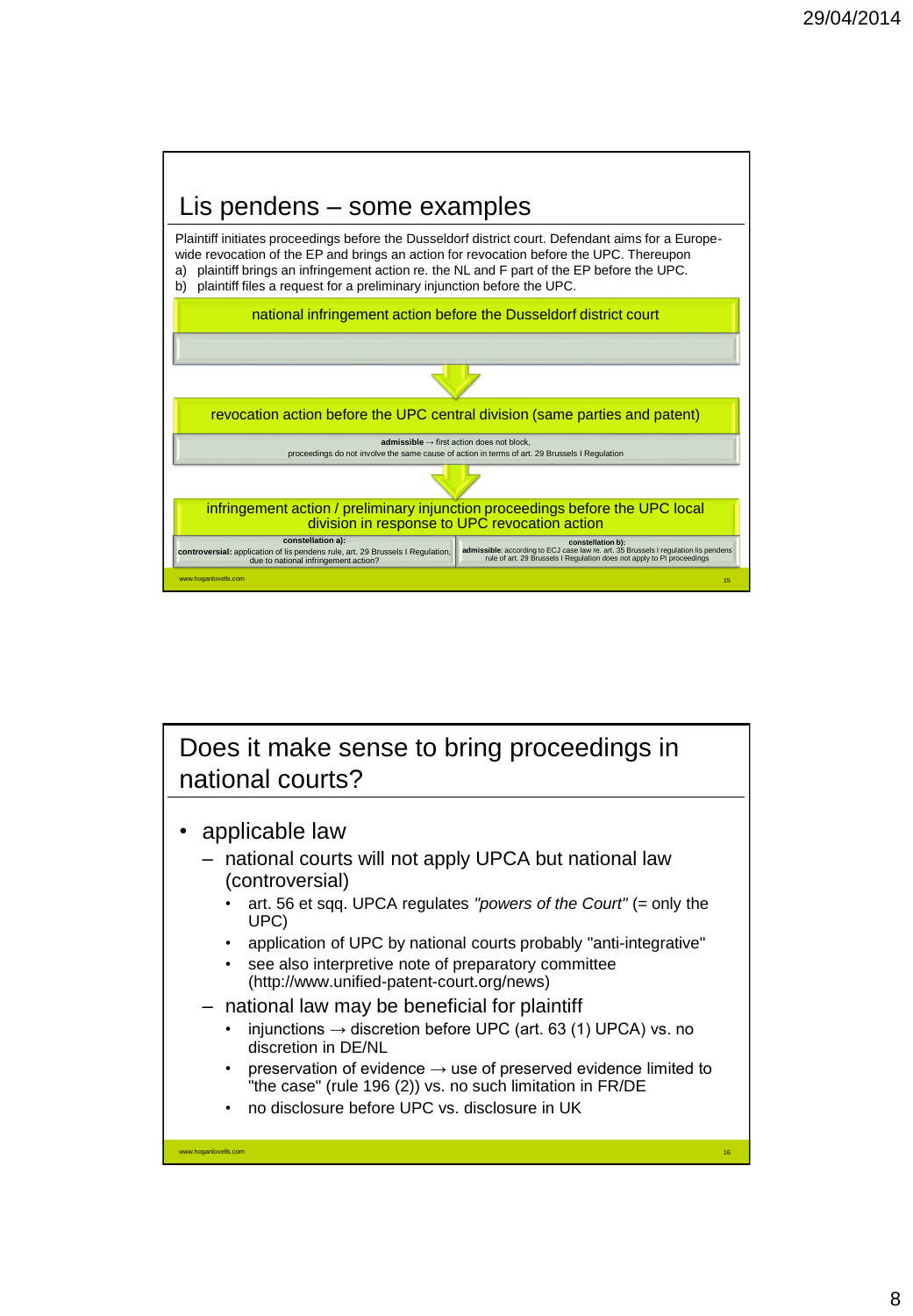18

Does it make sense to bring proceedings in national courts?

- bifurcation vs. counterclaim for revocation
	- bifurcation pursuant to art. 33 (3) lit. (b) UPCA will probably be limited to exceptional cases
	- German bifurcation may, therefore, be beneficial for plaintiff (even if defendant brings revocation action in central division of UPC)
- costs

www.hoganlovells.com

- costs before UPC not yet predictable
- however probably higher than costs of one "national" action in NL/DE

**Conclusion**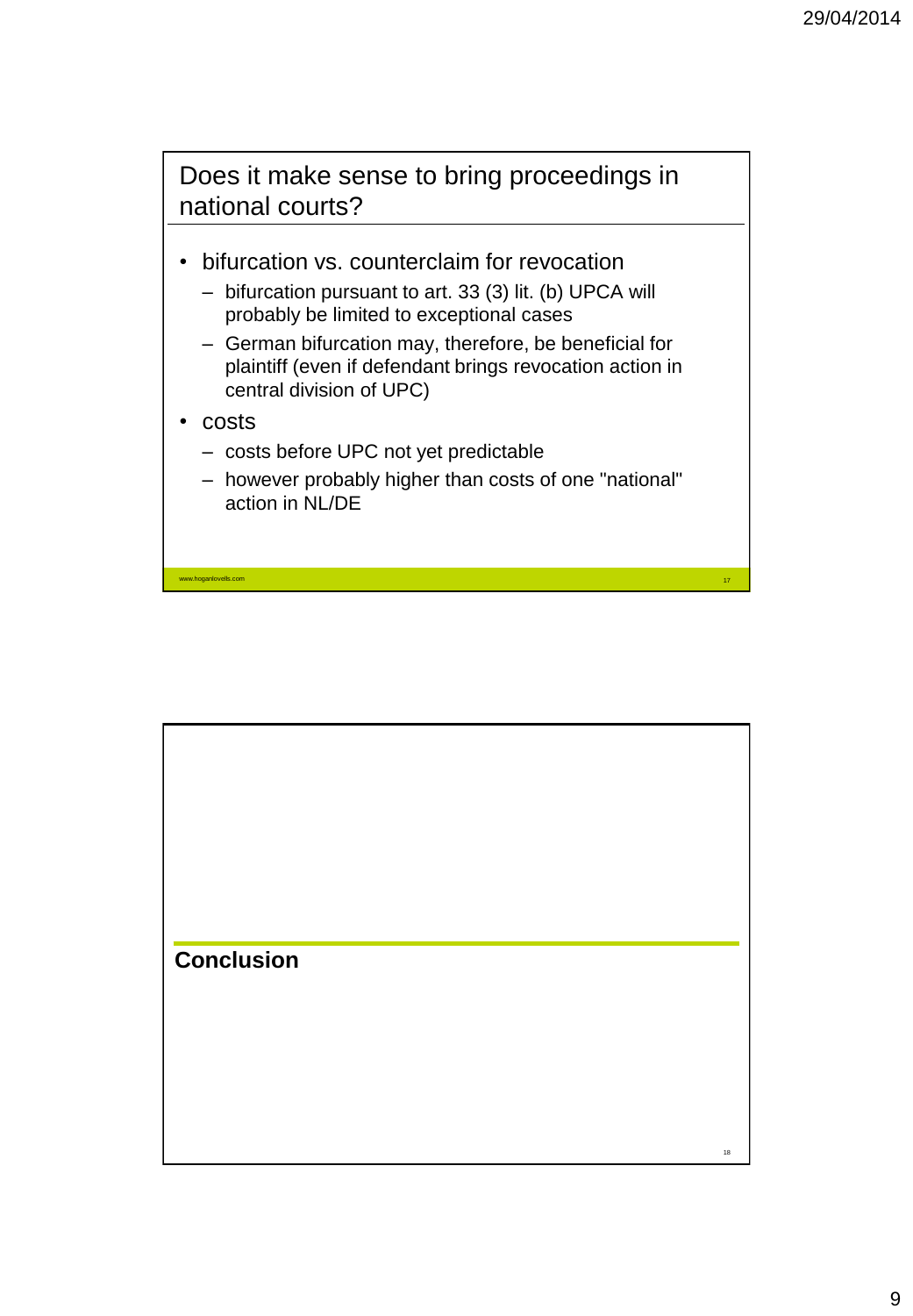### **Conclusion**

- art. 83 (1) UPCA entails great flexibility for plaintiff re. "ordinary" EPs during transitional period  $\rightarrow$  more room for forum shopping than in current system
- proceedings before national courts may be beneficial for plaintiff
- role of art. 29-32 Brussels I Regulation will probably become more important